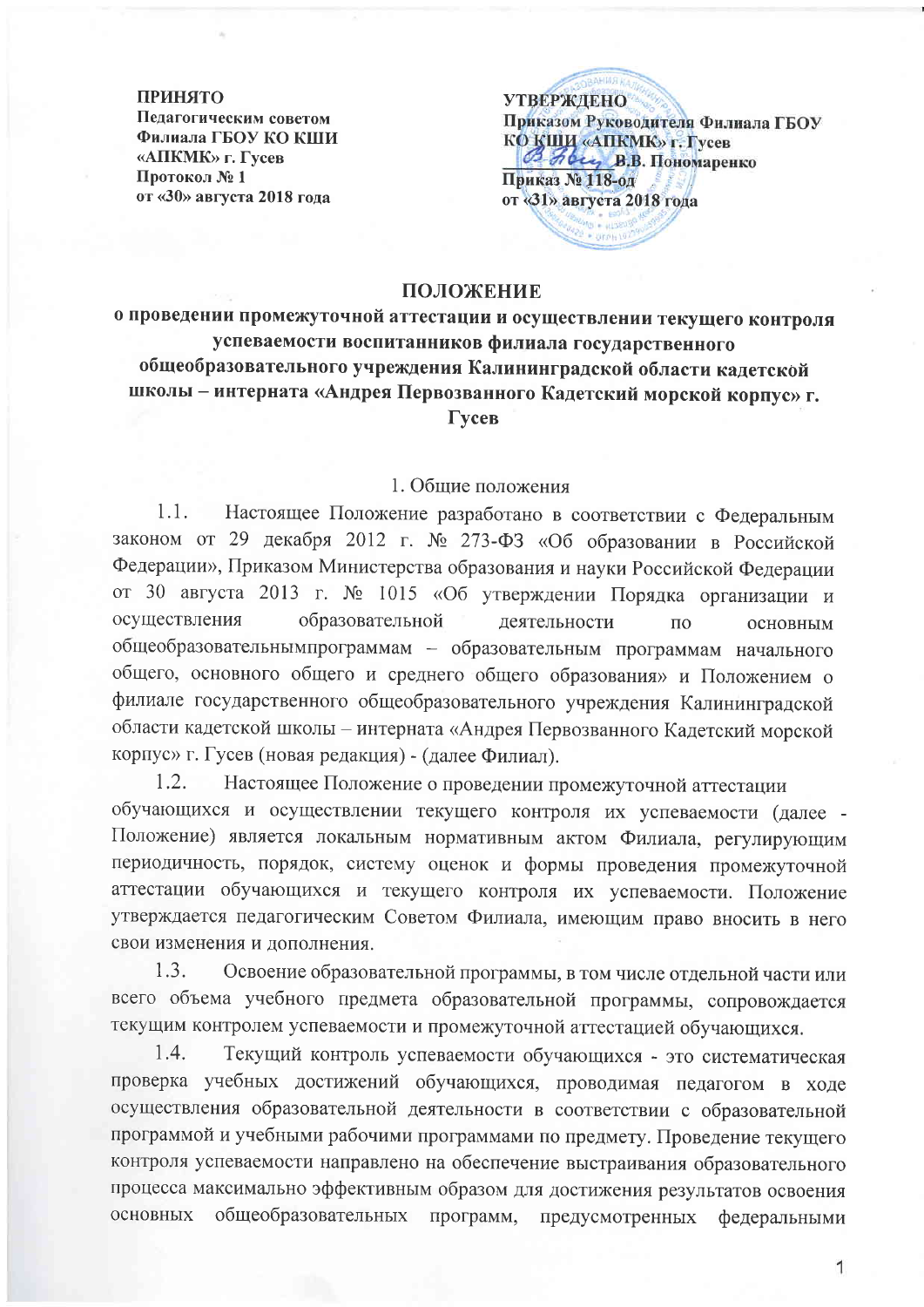государственными образовательными стандартами и федеральным компонентом государственного образовательного стандарта основного общего и среднего общего образования.

 $1.5.$ Промежуточная аттестация - это установление уровня достижения результатов освоения учебных предметов, предусмотренных образовательной программой.

Промежуточная аттестация проводится, начиная с 5 класса.

Промежуточная аттестация проводится  $\Pi$ <sup>O</sup> итогам: освоения общеобразовательной программы основного общего образования - по итогам учебного года; среднего общего образования - по итогам учебного года.

# 2. Содержание и порядок проведения текущего контроля успеваемости обучающихся

 $2.1.$ Текущий контроль успеваемости обучающихся проводится в течение учебного периода в целях:

контроля уровня достижения учащимися результатов, предусмотренных образовательной программой;

- оценки соответствия результатов освоения образовательных программ требованиям ФГОС и ФК ГОС;

- проведения учащимся самооценки, оценки его работы педагогическим работником с целью возможного совершенствования образовательного процесса.

 $2.2.$ Текущий контроль осуществляется педагогическим работником, реализующим соответствующую часть образовательной программы.

 $2.3.$ Порядок, формы, периодичность, количество обязательных мероприятий при проведении текущего контроля успеваемости обучающихся определяются педагогическим работником с учетом образовательной программы и планом внутришкольного контроля.

 $2.4.$ Основными видами текущего контроля знаний обучающихся в Филиале являются:

- стартовый (предварительный) контроль. Имеет диагностические задачи и осуществляется в начале учебного года с целью зафиксировать начальный уровень подготовки обучающегося, имеющиеся у него знания, умения и навыки, связанные с предстоящей деятельностью;

- текущий контроль по результату урока, темы, раздела. Проводится в течение года в соответствии с учебными программами по отдельным учебным предметам;

- административный контроль. Проводится в течение учебного года в соответствии с планом внутришкольного контроля.

 $2.5.$ Стартовый контроль знаний является частью внутришкольного контроля и предназначен для определения уровня готовности каждого воспитанника и класса в целом к дальнейшему обучению, а также для выявления типичных пробелов в знаниях обучающихся с целью организации работы по ликвидации этих пробелов.

Сопоставление результатов стартового контроля с предшествующими и

 $\overline{2}$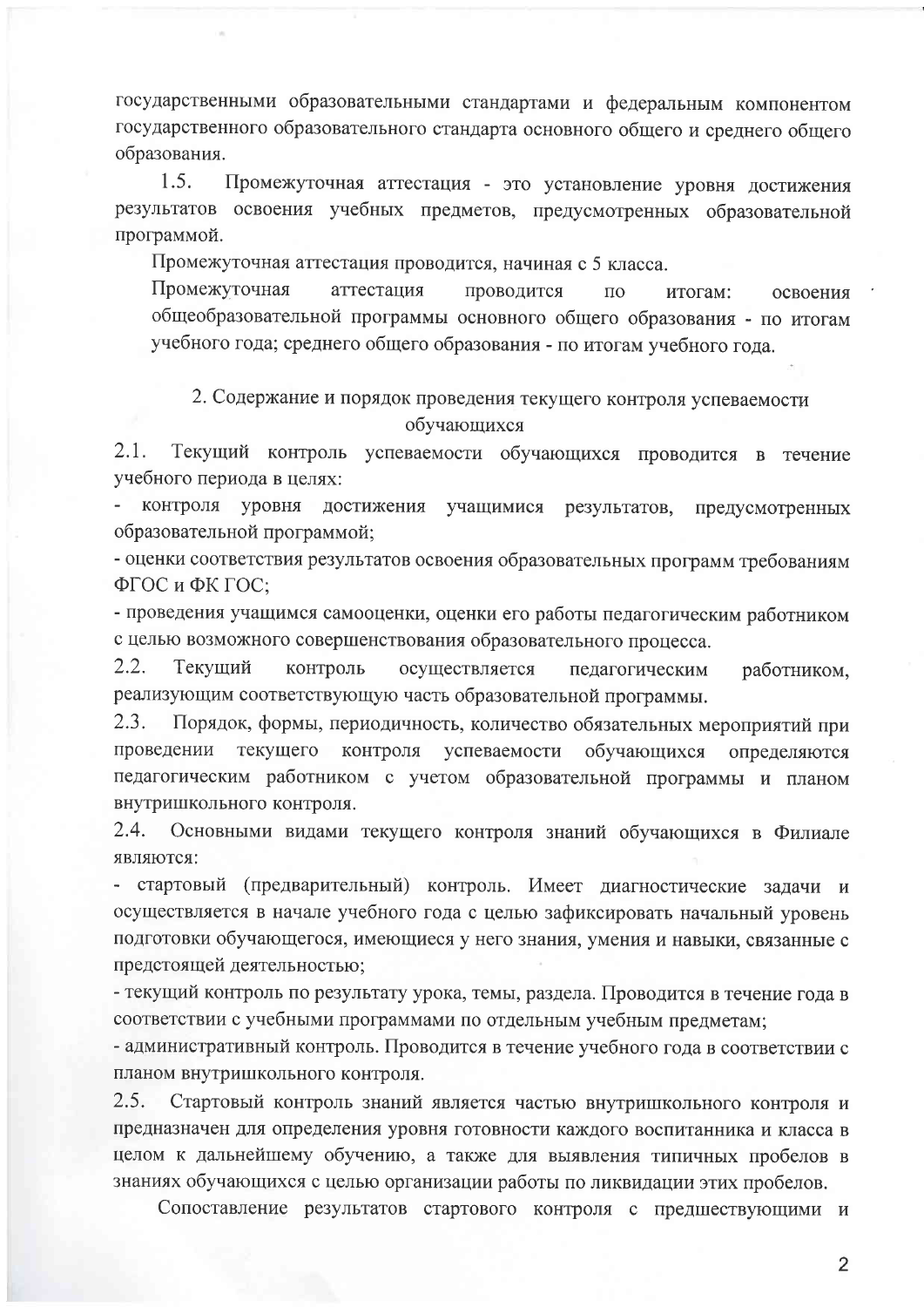последующими показателями успеваемости и качества обученности воспитанников используется для диагностики результативности работы преподавателя, т.к. обеспечивает объективную оценку качества работы каждого преподавателя независимо от контингента обучающихся и их предшествующей подготовки.

Стартовый контроль проводится во всех классах по русскому языку, иностранному языку, математике (алгебре, алгебре и началам анализа, геометрии), физике, физической культуре в период с 10 по 27 сентября.

Стартовый контроль проводится без предварительной подготовки обучающихся.

Тексты диагностических работ и критерии оценивания утверждаются руководителем отдельной дисциплины, который несет ответственность  $3a$ соответствие содержания требованиям государственного стандарта и программы соответствующего этапа обучения, а также за обоснованность предлагаемых критериев оценивания.

Отметки за стартовую диагностическую работу фиксируются в специальной ведомости и выставляются в классный журнал.

2.6. Административные контрольные работы ДЛЯ обучающихся проводит внутришкольного  $\mathbf c$ администрация Филиала  $\, {\bf B}$ рамках контроля целью педагогического анализа результатов труда преподавателей и состояния учебно воспитательного процесса. Административные контрольные работы проводятся согласно графика, составленному заместителем руководителя Филиала  $\Pi$ <sup>O</sup> учебно-методической работе.

административной контрольной работы разрабатываются Задания ДЛЯ руководителями методических объединений в зависимости от темы и цели проверки. При необходимости к составлению текстов работ привлекаются руководители отдельных дисциплин.

Преподаватель имеет право ознакомиться с формой проведения и типом заданий не менее чем за 2 дня до проведения административной контрольной работы.

На административной работе обязательно присутствие администрации Филиала или других учителей - предметников.

Административные контрольные работы выполняются на специальных бланках.

работы обучающихся может проверять: преподаватель, Выполненные руководитель отдельной дисциплины, руководитель методического объединения. Проверяющий (или проверяющие) определяются в зависимости от цели и формы административной работы по согласованию между всеми субъектами проверки. Проверяющий сдает результаты контрольных работ в учебную часть.

По итогам административных работ лицом, ответственным за проведение контроля, составляется справка.

Результаты контрольных работ учитываются при оценке деятельности преподавателя для определения стимулирующих выплат и в период аттестации.

Фиксация результатов текущего контроля осуществляется по пятибалльной  $2.7.$ системе.

 $2.8.$ В случае получения обучающимся неудовлетворительной отметки в ходе

3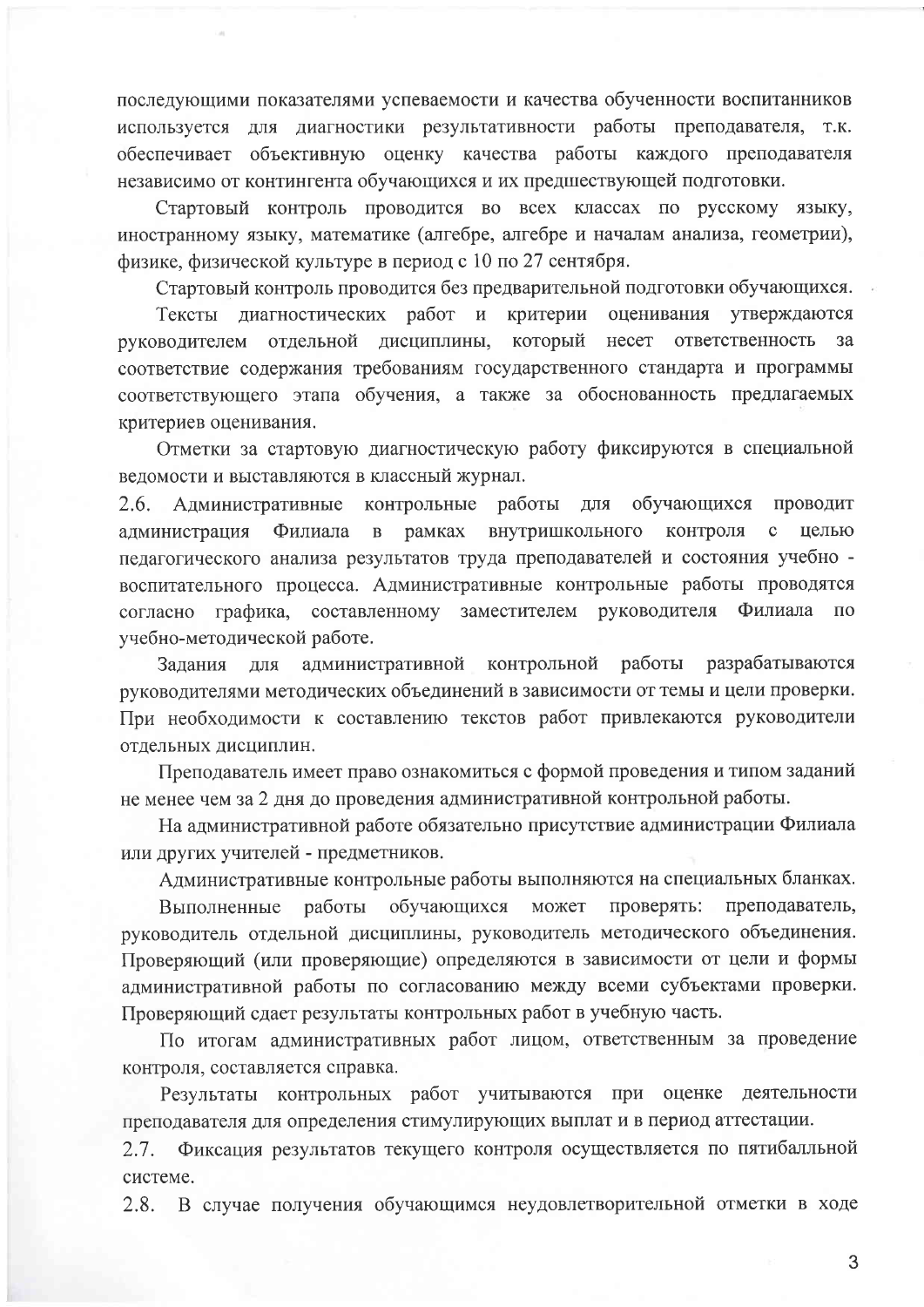текущего контроля успеваемости преподаватель в соответствии с образовательной программой определяет меры по коррекции знаний воспитанника.

Результаты текущего контроля фиксируются в документах (классных 2.9. журналах и иных установленных документах). Отметка, полученная на уроке, заносится в классный журнал по окончании урока, в электронный журнал в этот же день. Письменные работы обучающихся проверяются преподавателем к следующему уроку, за исключением случаев, перечисленных в п. 2.4. Отметки за письменные  $\overline{M}$ выставляются  $\overline{B}$ работы обучающихся доводятся ДО воспитанников классный/электронный журнал непосредственно после проверки.

2.10. Преподаватель проводит поэлементный анализ, ведет мониторинг результатов текущего контроля по своему предмету, позволяющий проследить индивидуальную динамику обучения каждого обучающегося.

2.11. Педагогические работники доводят до сведения родителей (законных о результатах текущего контроля успеваемости представителей) сведения обучающихся посредством заполнения электронного дневника и по запросу родителей (законных представителей) обучающихся. Педагогические работники в рамках работы с родителями (законными представителями) обучающихся обязаны прокомментировать результаты текущего контроля успеваемости обучающихся в письменной форме в электронном дневнике. Родители (законные представители) имеют право на получение информации об итогах текущего контроля успеваемости воспитанника в письменной форме в виде выписки из соответствующих документов, для чего должны обратиться к классному руководителю.

3. Содержание и порядок проведения промежуточной аттестации

 $3.1.$ Целями проведения промежуточной аттестации являются:

> - объективное установление фактического уровня освоения образовательной программы и достижения результатов освоения образовательной программы; соотнесение этого уровня с требованиями ФГОС и ФК ГОС;

- оценка достижений конкретного обучающегося, позволяющая выявить пробелы в освоении им образовательной программы и учитывать осуществлении потребности учащегося  $\overline{B}$ индивидуальные образовательной деятельности;

- оценка динамики индивидуальных образовательных достижений, результатов освоения лостижении планируемых  $\overline{B}$ продвижения образовательной программы.

- принципов  $3.2.$ на основе Промежуточная аттестация проводится объективности, беспристрастности.
- Промежуточная аттестация проводится по итогам учебного года на  $3.3.$ основании отметок за четверть (5-9 классы), за полугодие (10-11 классы) по учебным предметам. В переводных классах учитывается и отметка за переводной экзамен.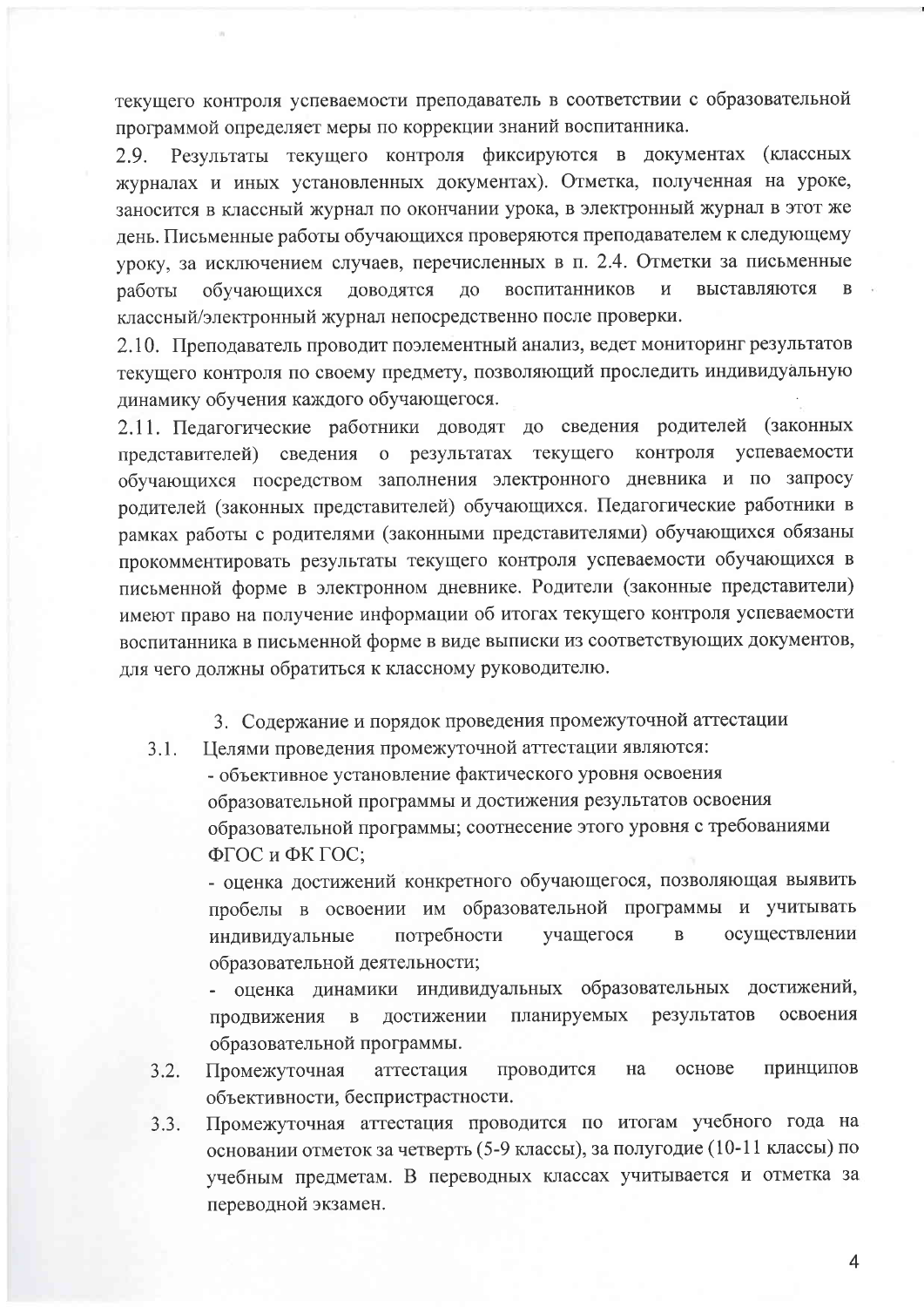обучающихся как посредством заполнения электронного дневника, так и по запросу родителей (законных представителей) обучающихся. Педагогические работники ПО запросу родителей (законных представителей) обучающихся обязаны прокомментировать результаты промежуточной аттестации обучающихся в устной форме. Родители (законные представители) имеют право на получение информации об итогах промежуточной аттестации воспитанника в письменной форме в виде выписки из соответствующих документов, для чего должны обратиться к классному руководителю.

- 3.13. Сроки проведения промежуточной аттестации устанавливаются годовым календарным учебным графиком Филиала.
- 3.14. Порядок проведения промежуточной аттестации устанавливаются педагогическим Советом Филиала.
- 3.15. Итоги промежуточной аттестации обсуждаются на заседаниях методических объединений и педагогического Совета Филиала.
- 3.16. Обучающиеся 5-8-х, 10-х классов, освоившие в полном объеме общеобразовательную программу учебного года и успешно прошедшие промежуточную аттестацию в форме переводных экзаменов (имеющие итоговую отметку по учебным предметам с учетом переводных экзаменов не ниже удовлетворительной), переводятся в следующий класс.
- 3.17. Обучающиеся, прошедшие He промежуточной аттестации И. следовательно, имеющие академическую задолженность, переводятся в следующий класс (на следующий курс) условно. Ответственность за ликвидацию обучающимися академической задолженности в течение следующего учебного года возлагается на их родителей (законных представителей).

## 4. Ответственность

Должностные лица, осуществляющие контроль знаний обучающихся в соответствии с данным Положением, несут ответственность:

- за соблюдение сроков проведения контроля в соответствии с нормативными документами;

- за своевременное заполнение графика планируемых контрольных работ на следующий месяц;

за качество контрольно-измерительных материалов, используемых лля диагностики, их соответствие нормативным документам, определяющим требования к уровню подготовки обучающихся по предмету;

- за своевременность и качество проверки письменных работ обучающихся;

- за обоснованность отметок, выставленных в ходе текущего контроля знаний, промежуточной аттестации, а также по итогам учебного периода (четверти, полугодия, года);

своевременность  $3a$ и качество контрольно-измерительных материалов,

6